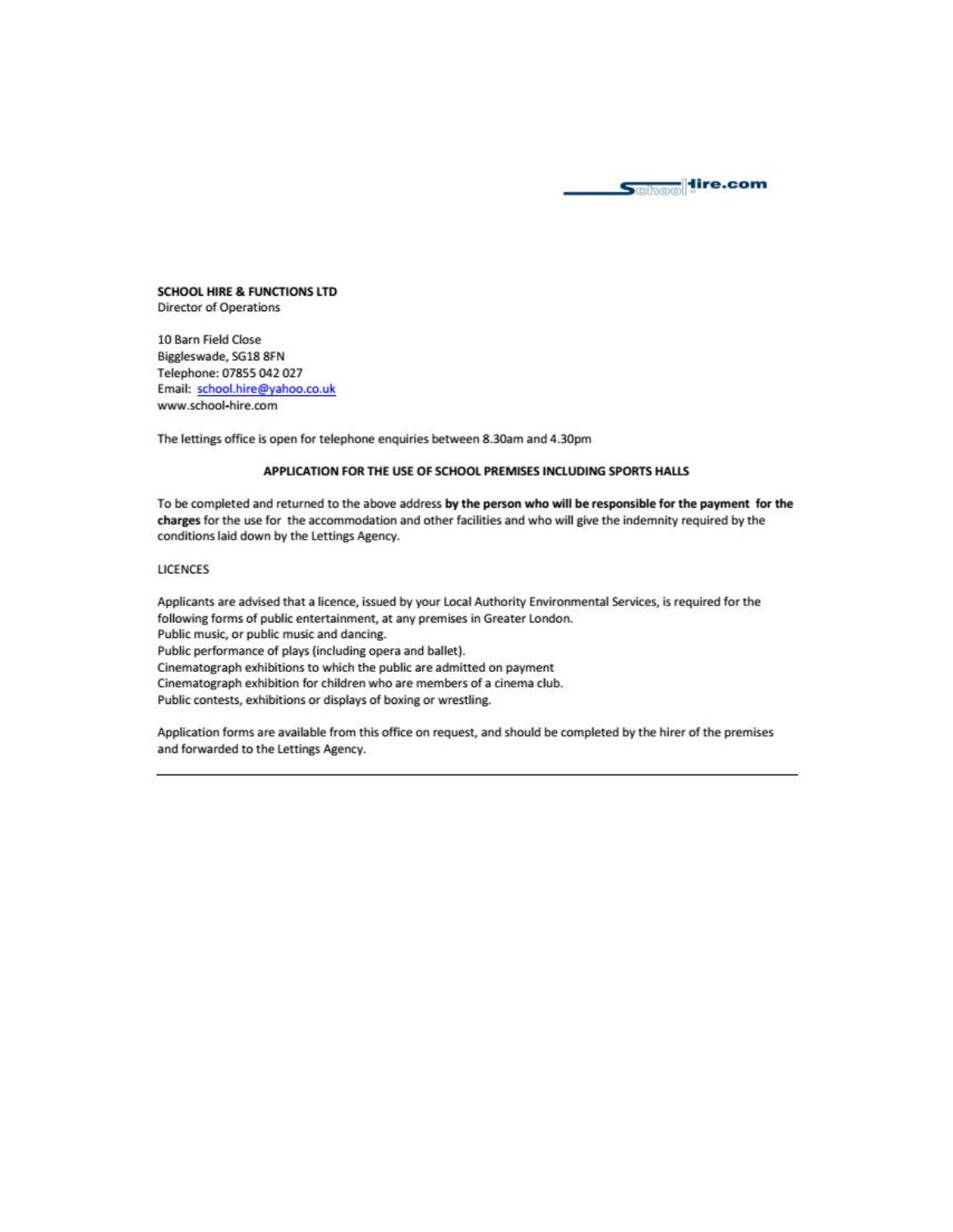# **SCHOOL HIRE & FUNCTIONS LTD Director of Operations**

10 Barn Field Close Biggleswade, SG18 8FN Telephone: 07855 042 027 Email: school.hire@yahoo.co.uk www.school-hire.com

The lettings office is open for telephone enquiries between 8.30am and 4.30pm

# **APPLICATION FOR THE USE OF SCHOOL PREMISES INCLUDING SPORTS HALLS**

To be completed and returned to the above address by the person who will be responsible for the payment for the charges for the use for the accommodation and other facilities and who will give the indemnity required by the conditions laid down by the Lettings Agency.

# LICENCES

Applicants are advised that a licence, issued by your Local Authority Environmental Services, is required for the following forms of public entertainment, at any premises in Greater London. Public music, or public music and dancing. Public performance of plays (including opera and ballet). Cinematograph exhibitions to which the public are admitted on payment Cinematograph exhibition for children who are members of a cinema club. Public contests, exhibitions or displays of boxing or wrestling.

Application forms are available from this office on request, and should be completed by the hirer of the premises and forwarded to the Lettings Agency.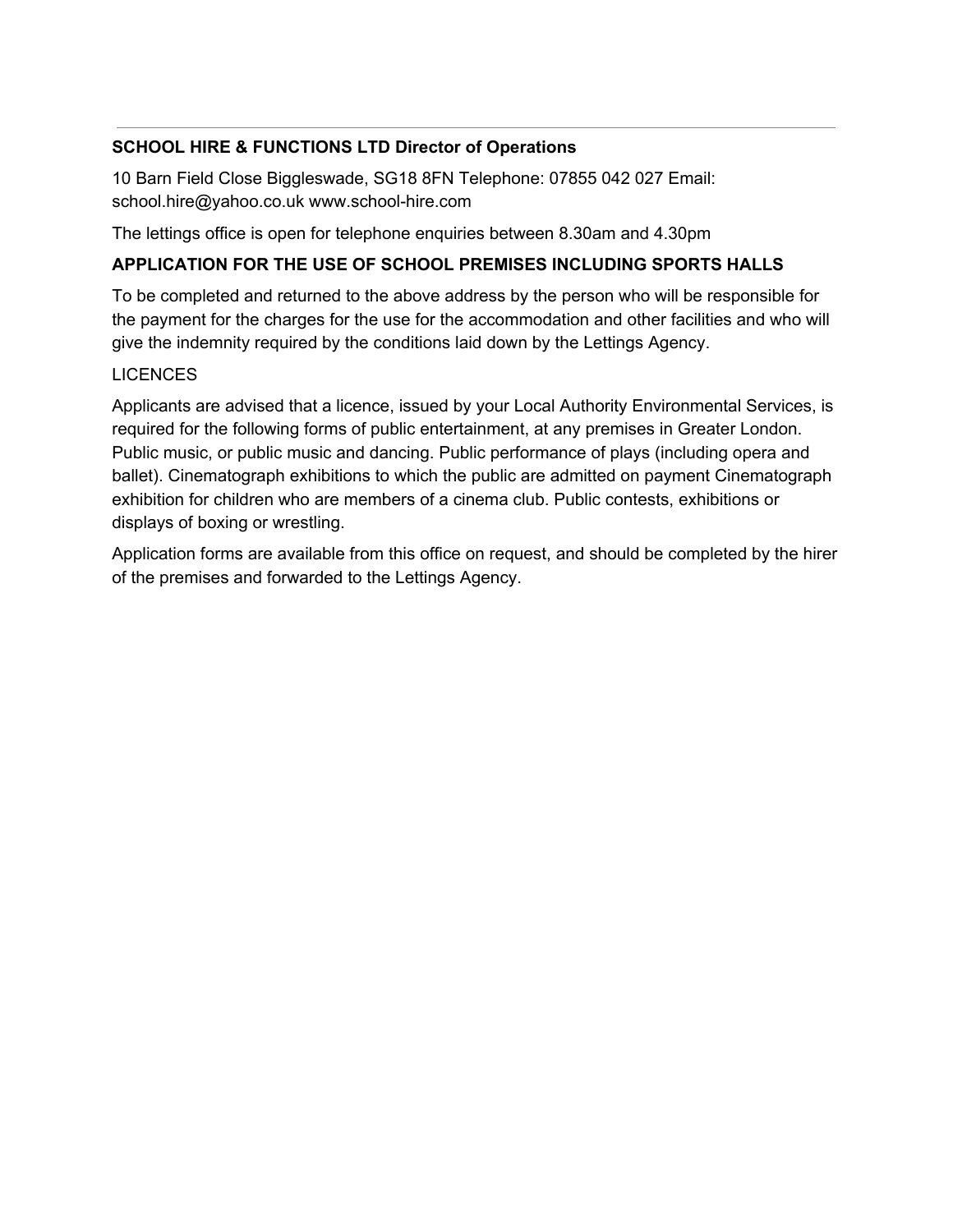### SECTION A (To be completed by all users)

- 
- 
- c) Name of leader or organiser who will be in attendance (if diiferent from the applicant)

### SECTION B (To be completed by all users)

| <b>Accommodation and other facilities</b><br>required | <b>Tick as</b><br>required |                                |  |
|-------------------------------------------------------|----------------------------|--------------------------------|--|
| Gymnasium                                             |                            | Day of the week<br>of proposed |  |
| Sports Hall                                           |                            | occupation                     |  |
| Playing Field*                                        |                            |                                |  |
| Playground*                                           |                            |                                |  |
| Showers                                               |                            | Date(s) of<br>proposed         |  |
| Hydro Pool                                            |                            |                                |  |
| All Weather Pitch                                     |                            | occupation                     |  |
| <b>Swimming Pool</b>                                  |                            |                                |  |
| Hall                                                  |                            |                                |  |
| Classroom (state number required)                     |                            | Time of                        |  |
| Cloakroom                                             |                            | proposed<br>occupation         |  |
| <b>Changing Accommodation</b>                         |                            |                                |  |
| No. of Chairs required                                |                            |                                |  |

÷

\* State number of pitches or courts required

\*\* Restricted use of gas ring, boiling pan and sink for washing up. Under no circumstances may other kitchen equipment be used without prior approval of this Office. Facilities to be left clean and tidy **State if heating is required** YES/No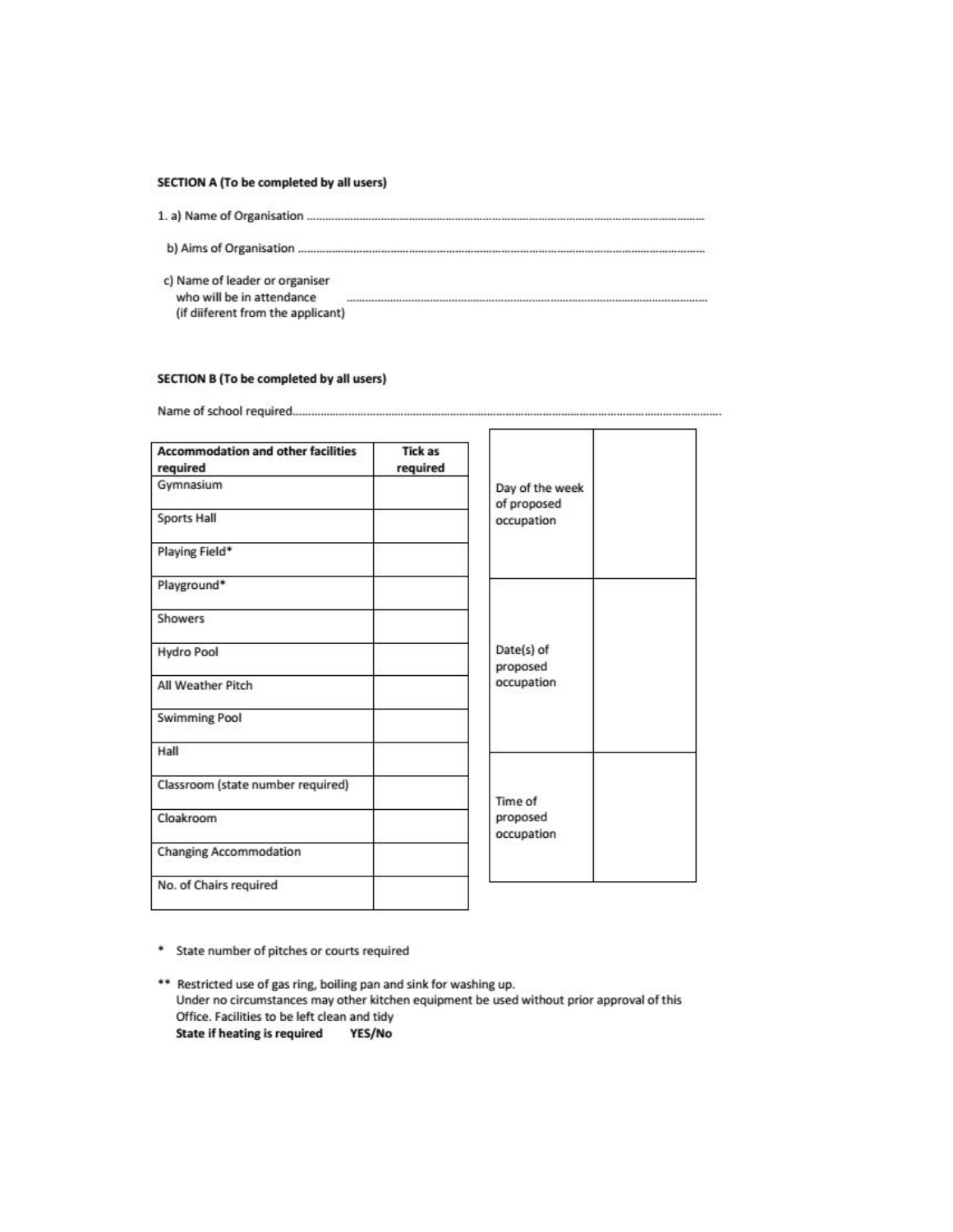# **SECTION A (To be completed by all users)**

1. a) Name of Organisation ................................................................................................................................. b) Aims of Organisation .................................................................................................................................... c) Name of leader or organiser who will be in attendance ..................................................................................................................... (if diiferent from the applicant) **SECTION B (To be completed by all users)** Name of school required........................................................................................................................................... **Accommodation and other facilities required** \* State number of pitches or courts required \*\* Restricted use of gas ring, boiling pan and sink for washing up. Under no circumstances may other kitchen equipment be used without prior approval of this Office. Facilities to be left clean and tidy State if heating is required YES/No **Tick as required Gymnasium** Sports Hall Playing Field\* Playground\* **Showers** Hydro Pool All Weather Pitch Swimming Pool Hall Classroom (state number required) Cloakroom Changing Accommodation No. of Chairs required

Day of the week of proposed occupation

Date(s) of proposed occupation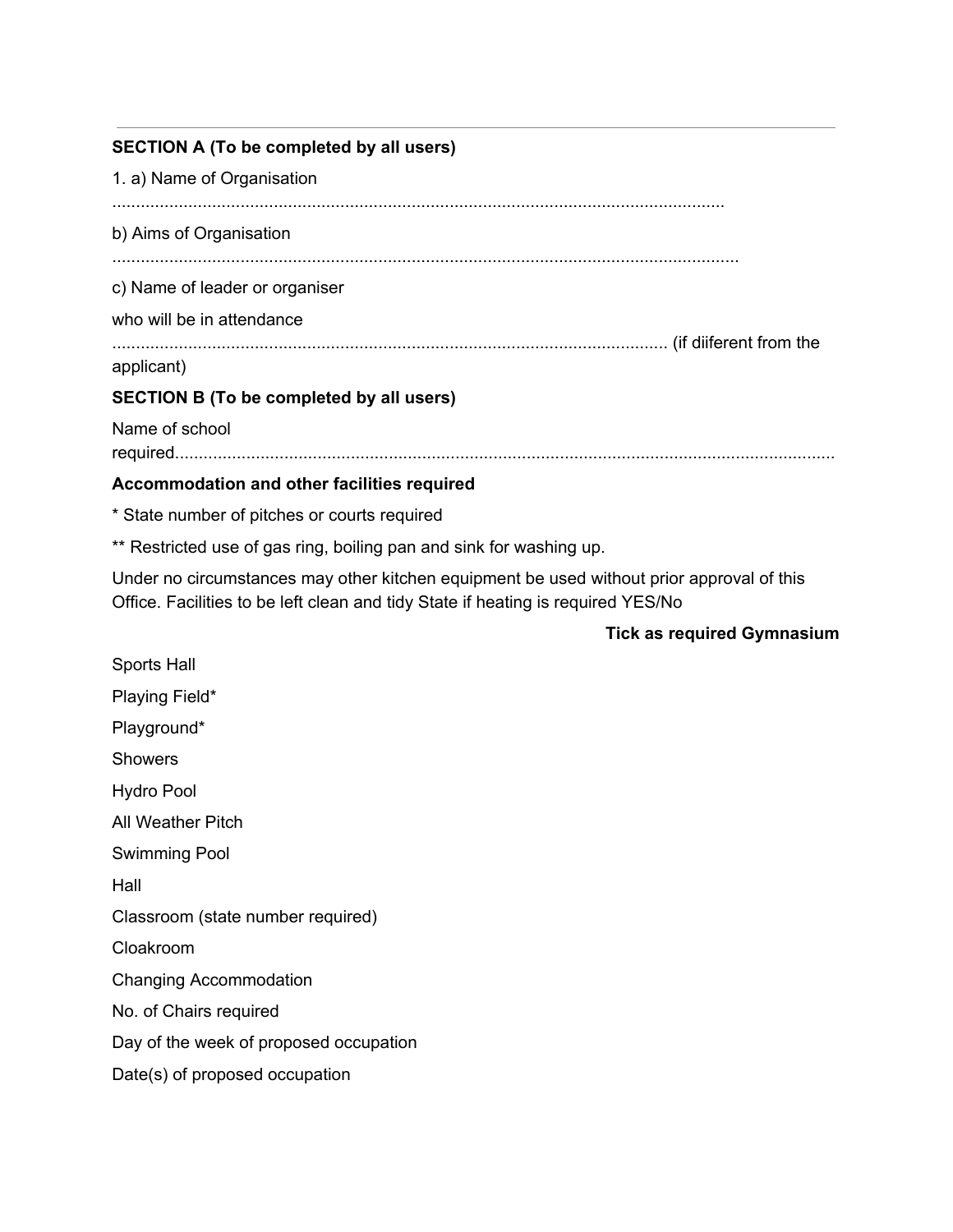Time of proposed occupation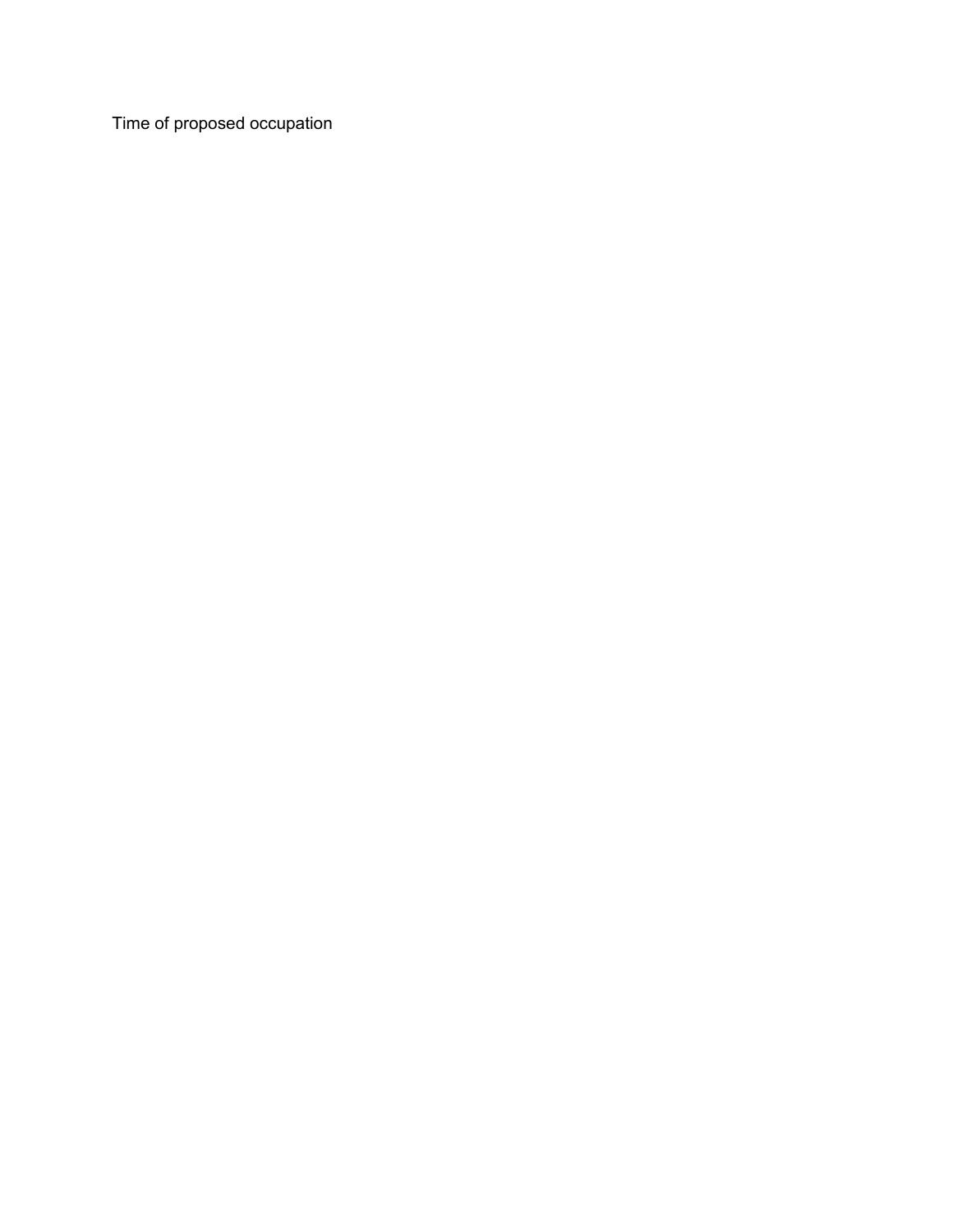| How is it to be paid for, will a licensee be present |
|------------------------------------------------------|
| If a licensee is to run the bar                      |
|                                                      |
|                                                      |
|                                                      |
|                                                      |
|                                                      |

### Names, addresses and CRB/DBS Numbers of instructors/supervisory staff/volunteers: PLEASE SUPPLY A COPY OF YOUR CURRENT SAFEGUARDING POLICY (with last reviewed date).

| Name | <b>Address</b> | CRB/DBS No. and Date |
|------|----------------|----------------------|
|      |                |                      |
|      |                |                      |
|      |                |                      |
|      |                |                      |
|      |                |                      |
|      |                |                      |
|      |                |                      |
|      |                |                      |
|      |                |                      |
|      |                |                      |
|      |                |                      |
|      |                |                      |
|      |                |                      |
|      |                |                      |
|      |                |                      |
|      |                |                      |
|      |                |                      |
|      |                |                      |
|      |                |                      |
|      |                |                      |
|      |                |                      |
|      |                |                      |
|      |                |                      |
|      |                |                      |
|      |                |                      |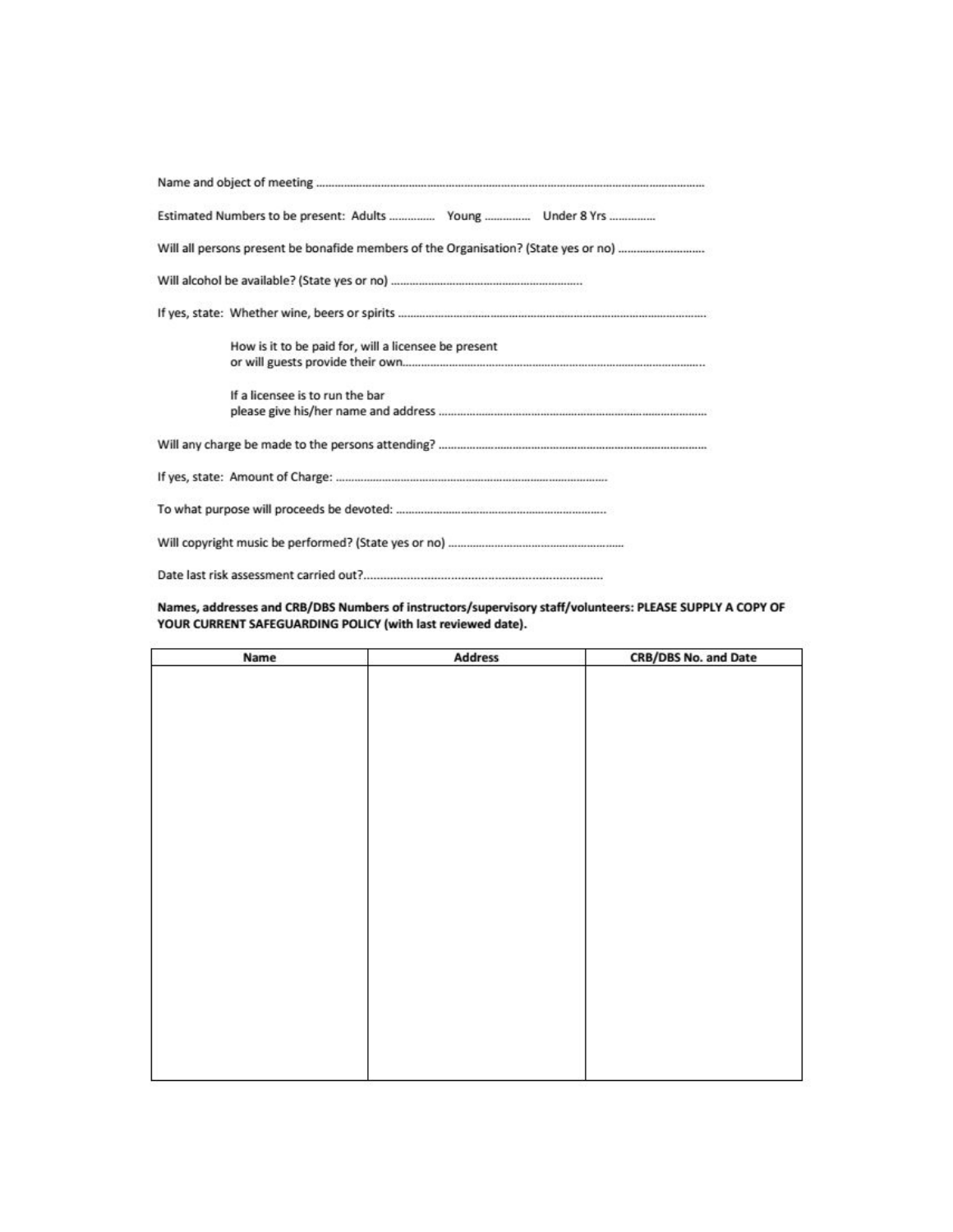Name and object of meeting .............................................................................................................................. Estimated Numbers to be present: Adults ................ Young ................ Under 8 Yrs ............... Will all persons present be bonafide members of the Organisation? (State yes or no) ............................ Will alcohol be available? (State yes or no) .............................................................. If yes, state: Whether wine, beers or spirits .................................................................................................... How is it to be paid for, will a licensee be present or will guests provide their own.................................................................................................. If a licensee is to run the bar please give his/her name and address ....................................................................................... Will any charge be made to the persons attending? ....................................................................................... If yes, state: Amount of Charge: ........................................................................................ To what purpose will proceeds be devoted: .................................................................... Will copyright music be performed? (State yes or no) ......................................................... Date last risk assessment carried out?....................................................................... **Names, addresses and CRB/DBS Numbers of instructors/supervisory staff/volunteers: PLEASE SUPPLY A COPY OF YOUR CURRENT SAFEGUARDING POLICY (with last reviewed date).**

**Name Address CRB/DBS No. and Date**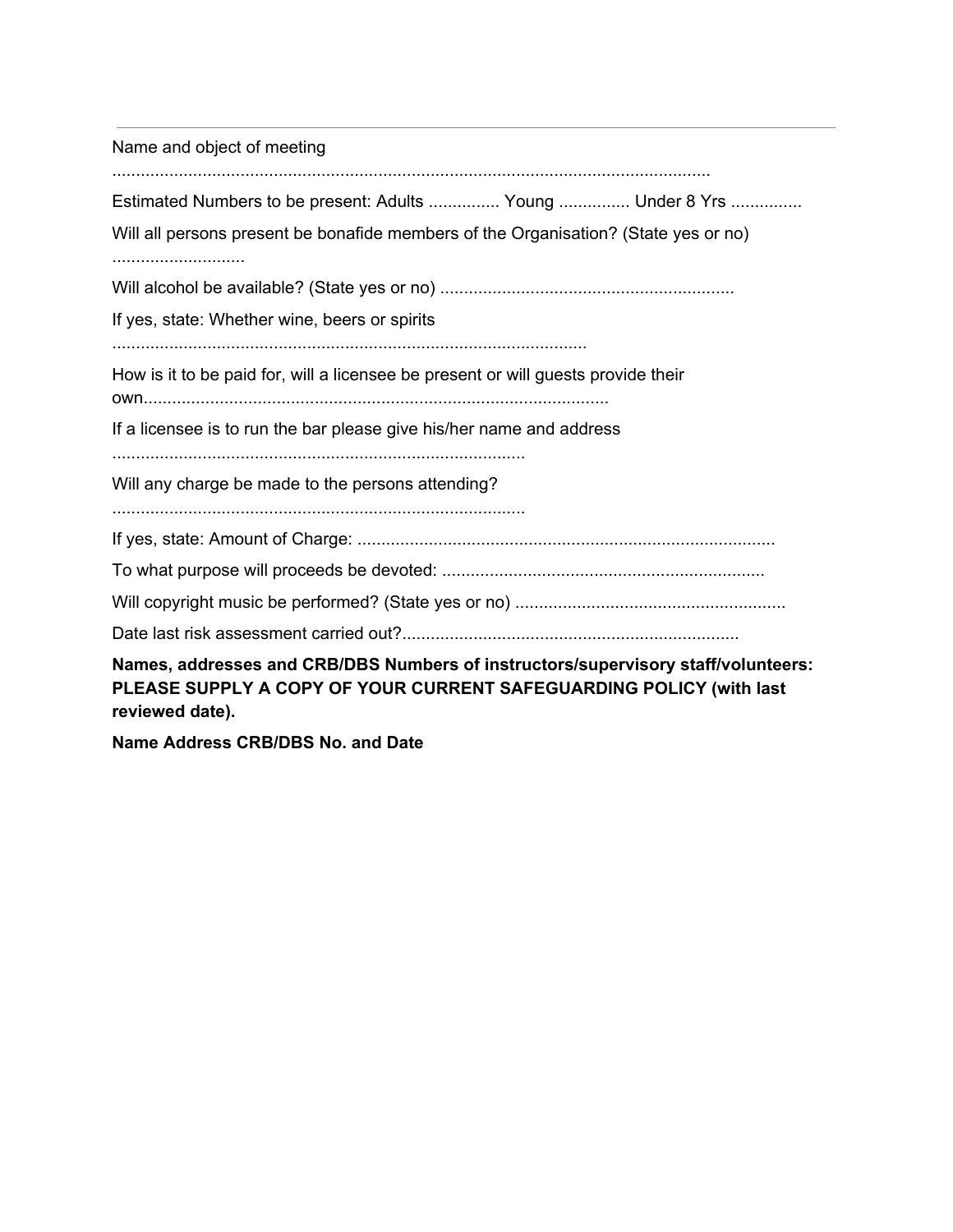#### Section C (To be completed by ALL users)

To School Hire & Functions Ltd (here in after referred to as 'the Lettings Agency').

| (BLOCK CAPITALS) (applicant) (BLOCK CAPITALS) (applicant) |                              |
|-----------------------------------------------------------|------------------------------|
|                                                           | (BLOCK CAPITALS) (guarantor) |

Both being over the age of 18 years, hereby apply for permission for the Applicant to use the before mentioned accommodation and other facilities as set out overleaf, it being understood that if such permission be granted it will be subject to the conditions made by the Lettings Agency in relation to the use of the school premises, copy of which we have received, and that such permission will be effective only so long as such conditions are duly observed and performed.

I, the applicant, hereby undertake and agree with the said school to perform and observe the said conditions should such permission be granted.

The Lettings Agency's blanket insurance policy does not extend to cover third parties, which means that all hirers of School premises must have their own insurance to cover all losses, and/or personal injury that may arise as a direct result of events or activities they may arrange and run in school premises.

We, the Applicant and the Guarantor, hereby jointly and severally agree to indemnify and keep indemnified the Lettings Agency from and against all loss, damage, costs, claims, demands, expenses or charges which the Lettings Agency may sustain or incur in respect of any matter arising out of the use of the accommodation or the conditions relating thereto, and to pay to the Letting Agency on demand all such sums as may be payable by reason of this Indemnity.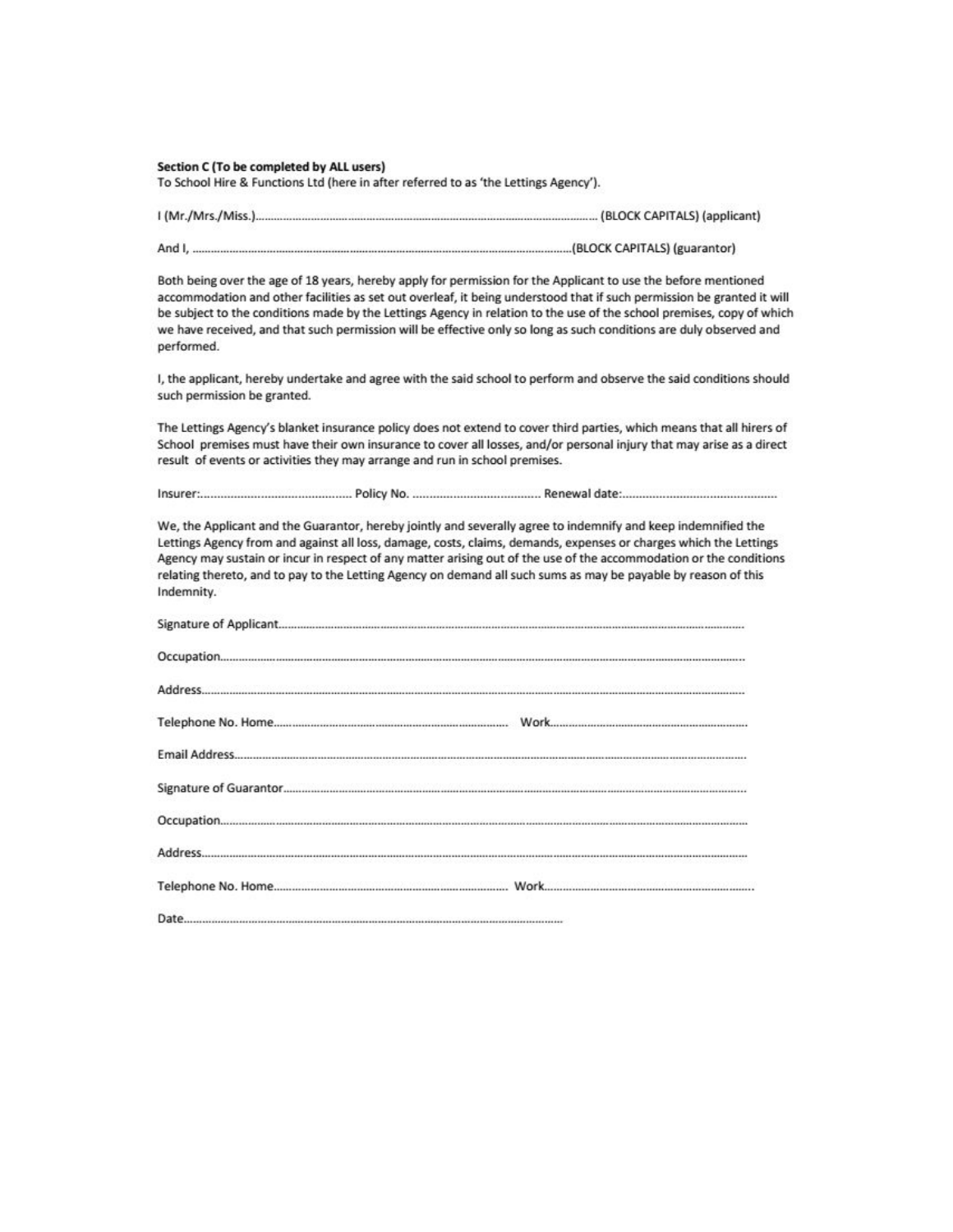Section C (To be completed by ALL users) To School Hire & Functions Ltd (here in after referred to as 'the Lettings Agency').

I (Mr./Mrs./Miss.)............................................................................................................... (BLOCK CAPITALS) (applicant)

And I, ...........................................................................................................................(BLOCK

CAPITALS) (guarantor)

Both being over the age of 18 years, hereby apply for permission for the Applicant to use the before mentioned accommodation and other facilities as set out overleaf, it being understood that if such permission be granted it will be subject to the conditions made by the Lettings Agency in relation to the use of the school premises, copy of which we have received, and that such permission will be effective only so long as such conditions are duly observed and performed.

I, the applicant, hereby undertake and agree with the said school to perform and observe the said conditions should such permission be granted.

The Lettings Agency's blanket insurance policy does not extend to cover third parties, which means that all hirers of School premises must have their own insurance to cover all losses, and/or personal injury that may arise as a direct result of events or activities they may arrange and run in school premises.

Insurer:............................................. Policy No. ...................................... Renewal date:..............................................

We, the Applicant and the Guarantor, hereby jointly and severally agree to indemnify and keep indemnified the Lettings Agency from and against all loss, damage, costs, claims, demands, expenses or charges which the Lettings Agency may sustain or incur in respect of any matter arising out of the use of the accommodation or the conditions relating thereto, and to pay to the Letting Agency on demand all such sums as may be payable by reason of this Indemnity.

| Signature of |
|--------------|
|              |
|              |
|              |
|              |
|              |
|              |
|              |
|              |
| Email        |
|              |
|              |